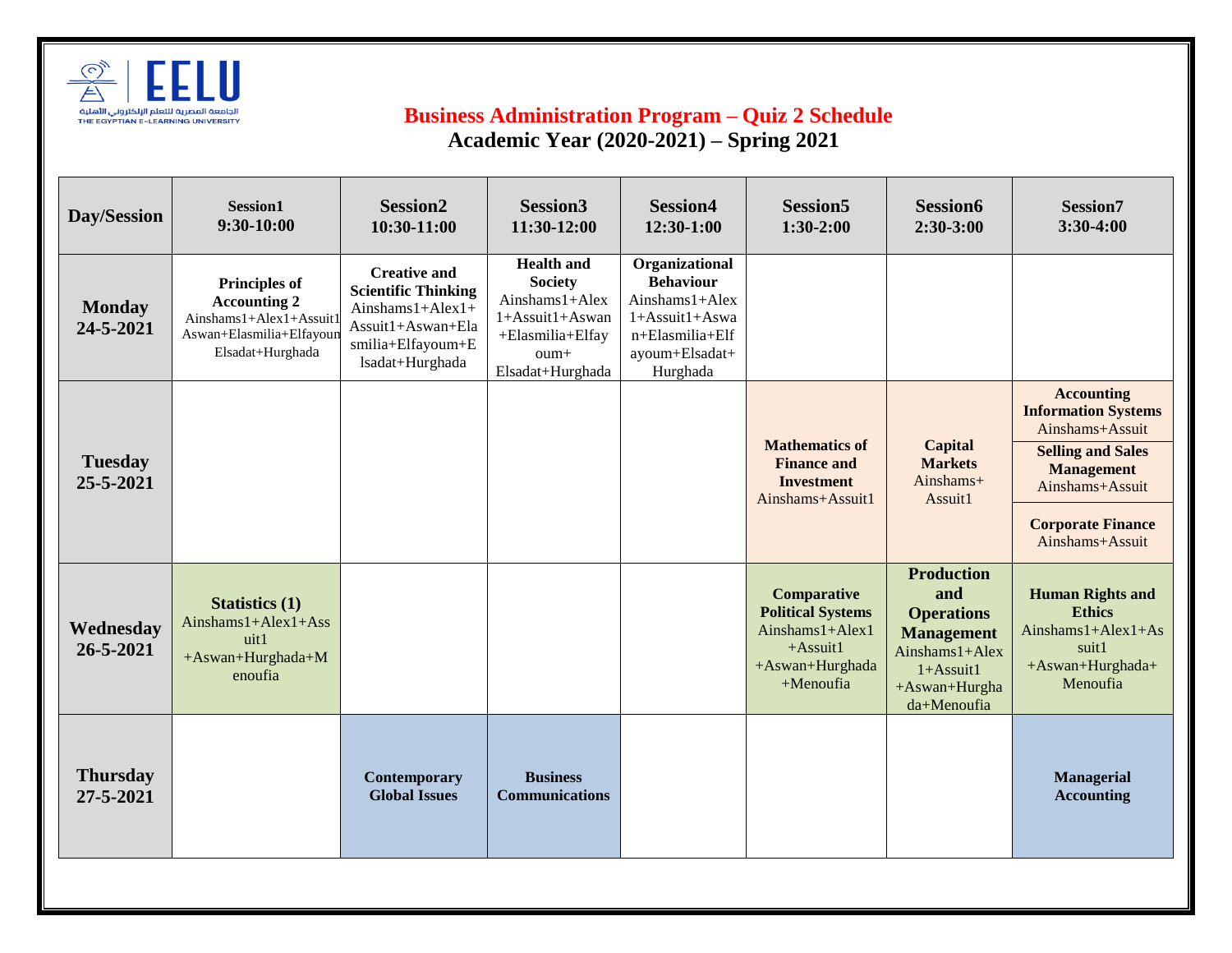

## **Business Administration Program – Quiz 2 Schedule Academic Year (2020-2021) – Spring 2021**

| Day/Session                  | Session1<br>$10:00-10:30$                                                                               | Session <sub>2</sub><br>11:00-11:30                                                                                            | <b>Session3</b><br>12:00-12:30                                                                           | <b>Session4</b><br>$1:00-1:30$                                                                        | <b>Session5</b><br>$2:00-2:30$                                                                   | Session6<br>$3:00 - 3:30$                                                                                                | Session7<br>$4:00-4:30$                                                                                                                                                                   |
|------------------------------|---------------------------------------------------------------------------------------------------------|--------------------------------------------------------------------------------------------------------------------------------|----------------------------------------------------------------------------------------------------------|-------------------------------------------------------------------------------------------------------|--------------------------------------------------------------------------------------------------|--------------------------------------------------------------------------------------------------------------------------|-------------------------------------------------------------------------------------------------------------------------------------------------------------------------------------------|
| <b>Monday</b><br>24-5-2021   | <b>Principles of</b><br><b>Accounting 2</b><br>Ainshams2+Alex2+As<br>it2+Assuit3+Menoufia<br>Qana+Sohag | <b>Creative and</b><br><b>Scientific</b><br><b>Thinking</b><br>Ainshams2+Alex<br>2+Assuit2+Assuit<br>3+Menoufia+Qan<br>a+Sohag | <b>Health and</b><br><b>Society</b><br>Ainshams2+Al<br>$ex2+Assuit2+A$<br>ssuit3+Menoufi<br>a+Qana+Sohag | Organizational<br><b>Behaviour</b><br>Ainshams2+Ale<br>x2+Assuit2+Ass<br>uit3+Menoufia+<br>Qana+Sohag |                                                                                                  |                                                                                                                          |                                                                                                                                                                                           |
| <b>Tuesday</b><br>25-5-2021  |                                                                                                         |                                                                                                                                |                                                                                                          |                                                                                                       | <b>Mathematics of Finance</b><br>and Investment<br>Assuit2+Alex+Menoufia                         | <b>Capital Markets</b><br>$Assuit2+Alex+$<br>Menoufia                                                                    | <b>Accounting</b><br><b>Information</b><br><b>Systems</b><br>Alex+Menoufia<br><b>Selling and Sales</b><br><b>Management</b><br>Alex+Menoufia<br><b>Corporate Finance</b><br>Alex+Menoufia |
| Wednesday<br>26-5-2021       | <b>Statistics (1)</b><br>Ainshams2+Alex2+A<br>ssuit2+Assuit3+Qana<br>$+$ Sohag                          |                                                                                                                                |                                                                                                          |                                                                                                       | <b>Comparative Political</b><br><b>Systems</b><br>Ainshams2+Alex2+Assui<br>t2+Assuit3+Qana+Sohag | <b>Production and</b><br><b>Operations</b><br><b>Management</b><br>Ainshams2+Alex2<br>$+$ Assuit2+Assuit3+<br>Qana+Sohag | <b>Human Rights and</b><br><b>Ethics</b><br>Ainshams2+Alex2+<br>Assuit2+Assuit3+Qa<br>na+Sohag                                                                                            |
| <b>Thursday</b><br>27-5-2021 |                                                                                                         |                                                                                                                                |                                                                                                          |                                                                                                       |                                                                                                  |                                                                                                                          |                                                                                                                                                                                           |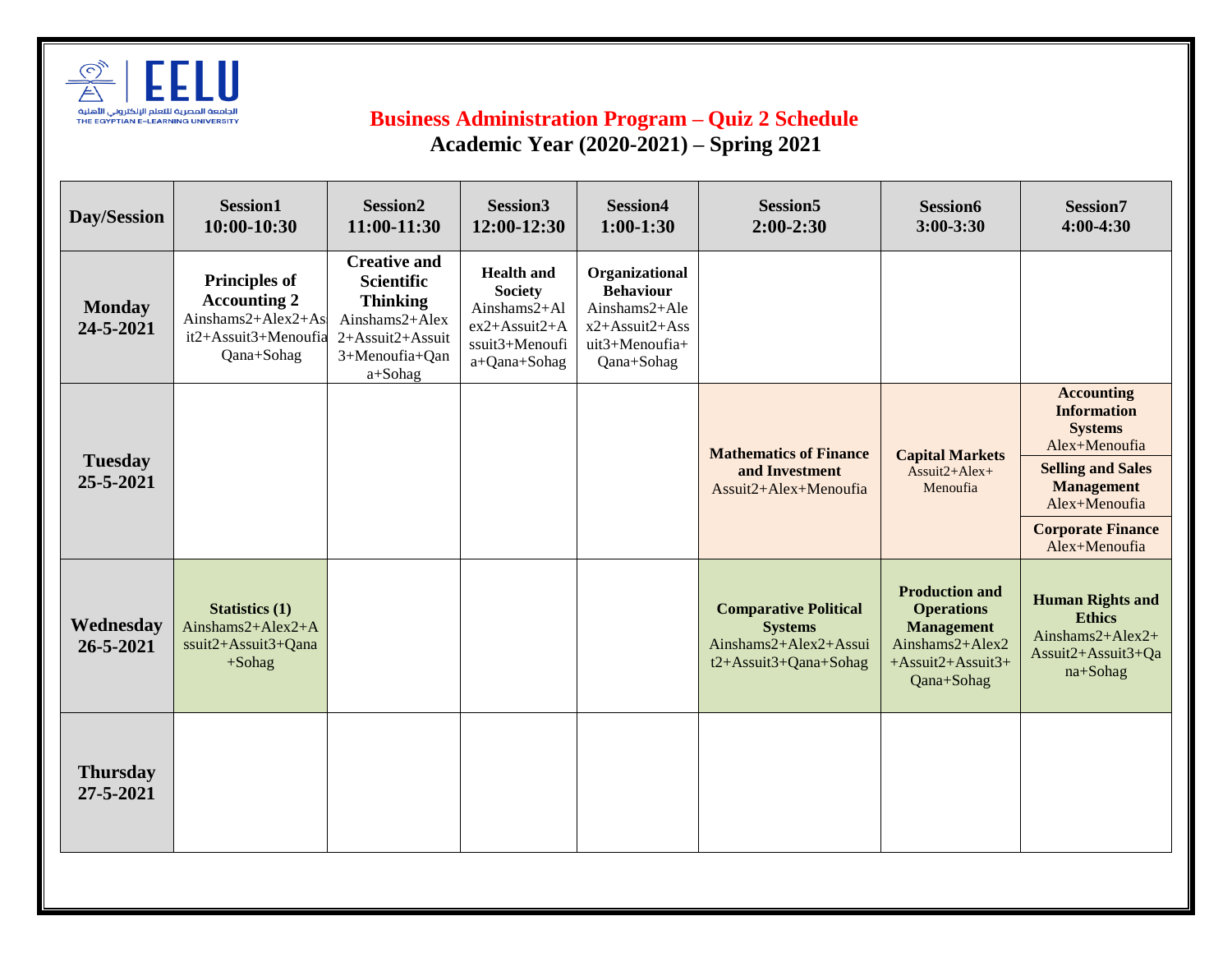| <b>Business Administration Program – Quiz 2 Schedule</b><br><b>Academic Year (2020-2021) – Spring 2021</b> |                                                                                                                     |                                                                                                            |                                                                                                                                |                               |                                                                                                   |                                                                                                                        |                                                                                                              |  |
|------------------------------------------------------------------------------------------------------------|---------------------------------------------------------------------------------------------------------------------|------------------------------------------------------------------------------------------------------------|--------------------------------------------------------------------------------------------------------------------------------|-------------------------------|---------------------------------------------------------------------------------------------------|------------------------------------------------------------------------------------------------------------------------|--------------------------------------------------------------------------------------------------------------|--|
| Day/Session                                                                                                | <b>Session1</b><br>$9:30-10:00$                                                                                     | <b>Session2</b><br>10:30-11:00                                                                             | <b>Session3</b><br>11:30-12:00                                                                                                 | <b>Session4</b><br>12:30-1:00 | <b>Session5</b><br>$1:30-2:00$                                                                    | <b>Session6</b><br>$2:30-3:00$                                                                                         | <b>Session7</b><br>$3:30-4:00$                                                                               |  |
| <b>Monday</b><br>31-5-2021                                                                                 | <b>Macroeconomics</b><br>$A$ inshams $1+A$ lex<br>1+Assuit1+Aswan<br>+Elasmilia+Elfay<br>$oum+Elsadat+$<br>Hurghada | <b>Arabic Language</b><br>Ainshams $1+Alex1+A$<br>ssuit1+Aswan+Elasm<br>ilia+Elfayoum+Elsad<br>at+Hurghada | <b>Mathematics for</b><br><b>Business</b><br>$Ainshams1+Alex1+$<br>$Assuit1+Aswan+Ela$<br>smilia+Elfayoum+E<br>lsadat+Hurghada |                               |                                                                                                   |                                                                                                                        |                                                                                                              |  |
| <b>Tuesday</b><br>$1 - 6 - 2021$                                                                           |                                                                                                                     |                                                                                                            |                                                                                                                                |                               | <b>Total Quality</b><br><b>Management</b><br>Ainshams+Assuit1                                     | <b>E-Business</b><br>Ainshams+Assuit1                                                                                  | <b>Managerial</b><br><b>Economics</b><br>Ainshams+Assuit1                                                    |  |
| Wednesday<br>$2 - 6 - 2021$                                                                                |                                                                                                                     |                                                                                                            |                                                                                                                                |                               | <b>Introduction to</b><br><b>Finance</b><br>Ainshams1+Alex1+Assui<br>+Aswan+Hurghada+Men<br>oufia | <b>Science and</b><br><b>Technology</b><br>$A$ inshams $1+A$ lex $1$<br>$+$ Assuit1<br>+Aswan+Hurghada<br>$+$ Menoufia | <b>Human Resources</b><br><b>Management</b><br>$Ainshams1+Alex1+As$<br>suit1<br>+Aswan+Hurghada+<br>Menoufia |  |
| <b>Thursday</b><br>$3 - 6 - 2021$                                                                          |                                                                                                                     | <b>Public Relations</b>                                                                                    | <b>Auditing</b><br><b>Selected Topics in</b><br><b>Marketing</b>                                                               |                               |                                                                                                   |                                                                                                                        | <b>Tax Accounting 2</b>                                                                                      |  |
|                                                                                                            |                                                                                                                     |                                                                                                            | <b>Financial portfolio</b><br><b>Management</b>                                                                                |                               |                                                                                                   |                                                                                                                        | <b>Risk Management in</b><br><b>Finance and</b><br><b>Investment</b>                                         |  |